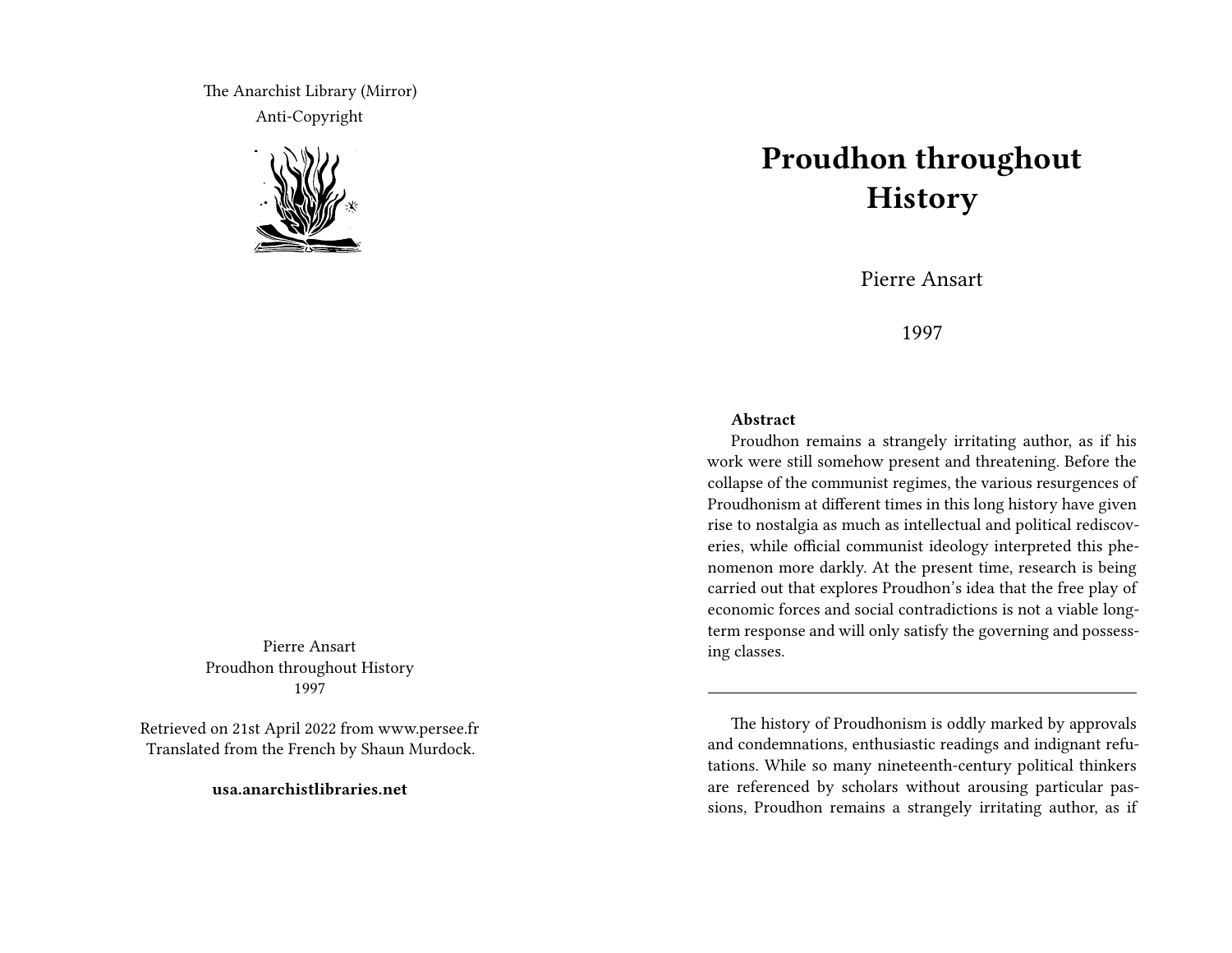his work were still somehow present and threatening. While historians and scholars carefully try to assess his place in history, his name continues to elicit strong emotional reactions, both positive and negative. And even in scholarly research, we cannot fail to notice approving and disapproving attitudes, as if he still needed to be defended or attacked. Before the collapse of the communist regimes, the various resurgences of Proudhonism at different times in this long history have given rise to nostalgia as much as intellectual and political<sup>1</sup> rediscoveries, while official communist ideology interpreted this phenomenon more darkly. How can we explain the particularly emotional character of this history of Proudhonism and what does this signify?

This intensity of emotion towards Proudhon's theories is not recent, and we may say that it was expressed throughout the writer's life. As early as 1840, the *First Memoir* on property was received with keen interest among the working classes where his opening phrase ("Property is theft") quickly became a familiar slogan. But it also provoked anger from the members of the Suard Academy, and then, when his *Second Memoir* was published, concern from the justice system. *The System of Economic Contradictions* attracted admiring and approving readers but sparked the wrath of Marx. In 1848, Proudhon was regarded as a prominent defender of the popular classes, and the results of his election to the National Assembly in June show that he was not trusted only among the artisans. But the events of June that shattered popular hopes also harmed trust in the people's spokesman, and in 1850 the moderates, who had once participated in the February Revolution, turned against Proudhon whom they saw as a disturbing annoyance.<sup>2</sup> After

 $1$  On the history of Proudhonism and these "returns" to Proudhon, cf. *Mil neuf cent, Revue d'histoire intellectuelle*, no. 10, 1992 : "Proudhon, l'éternel retour" [Proudhon: The Eternal Return].

 $2\degree$  "The boldness of Mr. Proudhon's proposals [...], the challenge thrown at all beliefs, all received opinions, inspired violent indignation […] Proud-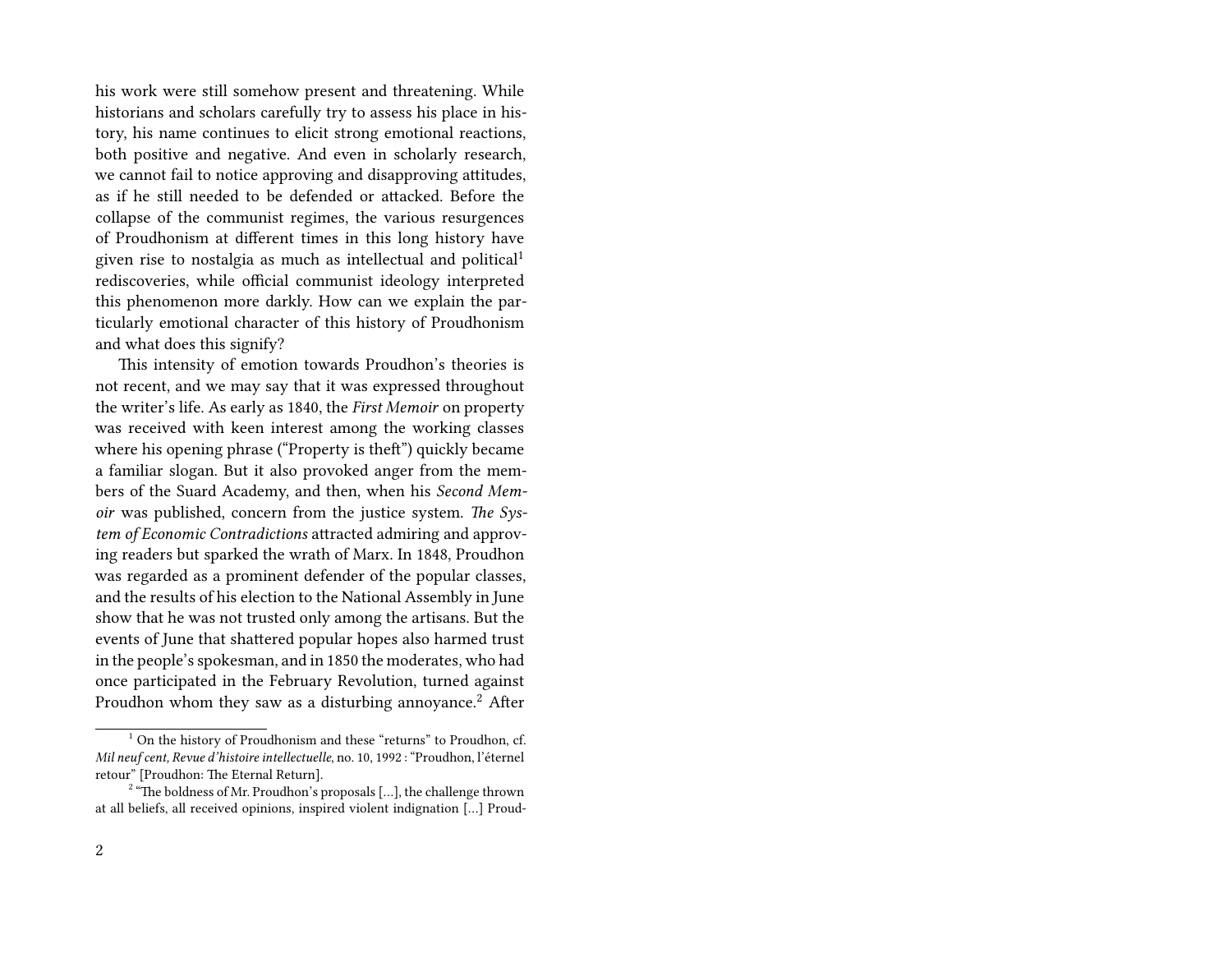having been followed and discussed, he quickly became known as "l'homme-terreur". The story of enthusiasm and anger does not end there: Proudhon, welcomed without hesitation by the citizens of Brussels in 1858, had to flee the city four years later following a violent protest against him. In 1861, his book *War and Peace* provoked indignation and, furthermore, a complete misunderstanding. The following year, his opposition to Italian unity attracted very little approval and almost universal animosity.

Marx's subsequent attitude exemplifies the fury of these reactions, although it may be interpreted in different ways. We know that Marx initially expressed extreme admiration for the *First Memoir*, and that he regarded Proudhon as an authentic representative of the revolutionary movement,<sup>3</sup> before pillorying him and giving him the infamous epithet "petty bourgeois".<sup>4</sup> But the story of these contradictory emotions did not end in 1847: the fervent admiration expressed in *The Civil War in France* is also a tribute to Proudhon, since in it Marx praises precisely the communalism and federalism that Proudhon had systematically theorised nearly a decade earlier.

Among these impassioned returns to Proudhonism, we must also include the dramatic period of the Paris Commune. Whereas the twenty years of the Second Empire gave no indication that a federalist movement was possible, the in-

hon suddenly gained a reputation, among a small but growing circle, that attracted greater revulsion than sympathy." Daniel Stern, *Histoire de la Révolution de 1848* [History of the 1848 Revolution], Paris, A. Lacroix, 1880, p. XVII

 $3$  "But Proudhon makes a critical investigation  $-$  the first resolute, ruthless, and at the same time scientific investigation – of the basis of political economy, private property. This is the great scientific advance he made, an advance which revolutionises political economy and for the first time makes a real science of political economy possible." Karl Marx, Friedrich Engels, *La Sainte Famille* [The Holy Family] (1845), Paris, Éditions sociales, 1969, p. 42.

<sup>4</sup> Karl Marx, *Misère de la Philosophie* [The Poverty of Philosophy] (1847), Paris, Costes, 1960.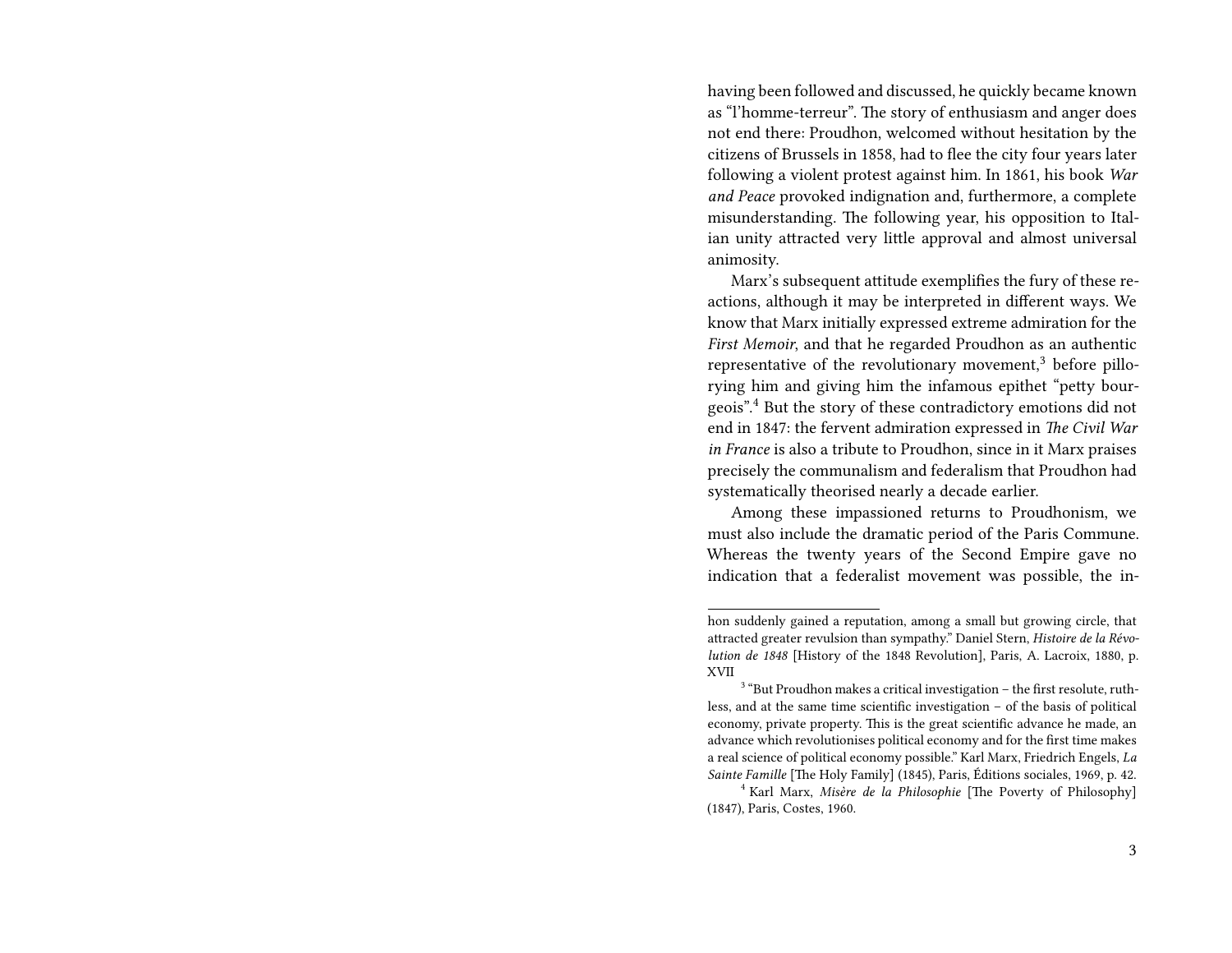surrection of March 1871 was driven by popular enthusiasm, where a historic return to Proudhon's federalist hopes and his pluralistic conception of a new social order could clearly be discerned.

After 1880, two great impassioned returns to Proudhon could be contrasted: one positive, that of anarcho-syndicalism; the other negative, that of communist ideology which would make Proudhonism the symbol of evil. Of course, anarcho-syndicalism's return to Proudhon<sup>5</sup> is based on political explanations and supporting arguments, but it also charged with feeling and emotion. Georges Sorel, Gaétan Pirou, Célestin Bouglé, Georges Dolléans and others treat the rediscovery of Proudhonism as a "resurrection" and as the revival of someone once forgotten. A revival not made without horrified cries, as Eduard Bernstein testified in 1900 in the French edition of his work *Evolutionary Socialism* in which he writes in the preface: "Hence that horrified exclamation by a few Marxists to me. He is resurrecting Proudhon!"<sup>6</sup>

It is indeed as a disturbing resurrection that these defenders experienced this return. In fact, the history of the First International was marked by the struggle of the collectivists and communists against the Proudhonians and Bakunin. Marx's son-inlaw, Paul Lafargue, seemed to have declared Proudhon's definitive excommunication. However, a new social movement became involved in other activities, giving new life and presence to yesterday's outcast.

The October Revolution and its descent into the Leninist, then Stalinist State, would inspire a new revival, perhaps more easily explained but no less impassioned.The state bureaucracy was compelled to fight against all forms of opposition and, in

dangerous transcendences must be invented. On the contrary, we must take stock of the economic realities, examine the failures of the regime of property and the social inequalities that it reinforces, and bring the demands of individual consciousness up to date in order to define the principles of Justice and its applications in the different areas of life. For Proudhon, a society cannot be based on illusory principles and become a source of dependence and submission, nor surrender itself solely to the determinisms of economic forces. Nor can it find peace and freedom within the straitjacket of State order. It requires an ideal and real order, a representation of what it must be, a principle that guides collective and individual action.

Is this justice being achieved, and can we confidently expect the coming transition from a world of injustice to a world of justice? Proudhon is far from asserting this, and after having at times believed in certain progress, he considers regression to be a historical possibility. Humanity's troubles are too glaring for us to be led astray by the illusion of a just future. We must make a careful assessment of violence and injustice and their fundamental causes, and fear the worst without losing hope. Justice remains the goal to be achieved, the task to be carried out.

<sup>5</sup> Cf. Patrice Rolland, "Le retour de Proudhon (1900-1920)" [The Return of Proudhon (1900–1920)], Mil neuf cent, *Revue d'histoire intellectuelle*, 1992, no. 10.

<sup>6</sup> Eduard Bernstein, *Socialisme théorique et social-démocratie pratique*, Paris, Stock, trans. A. Cohen, 1900.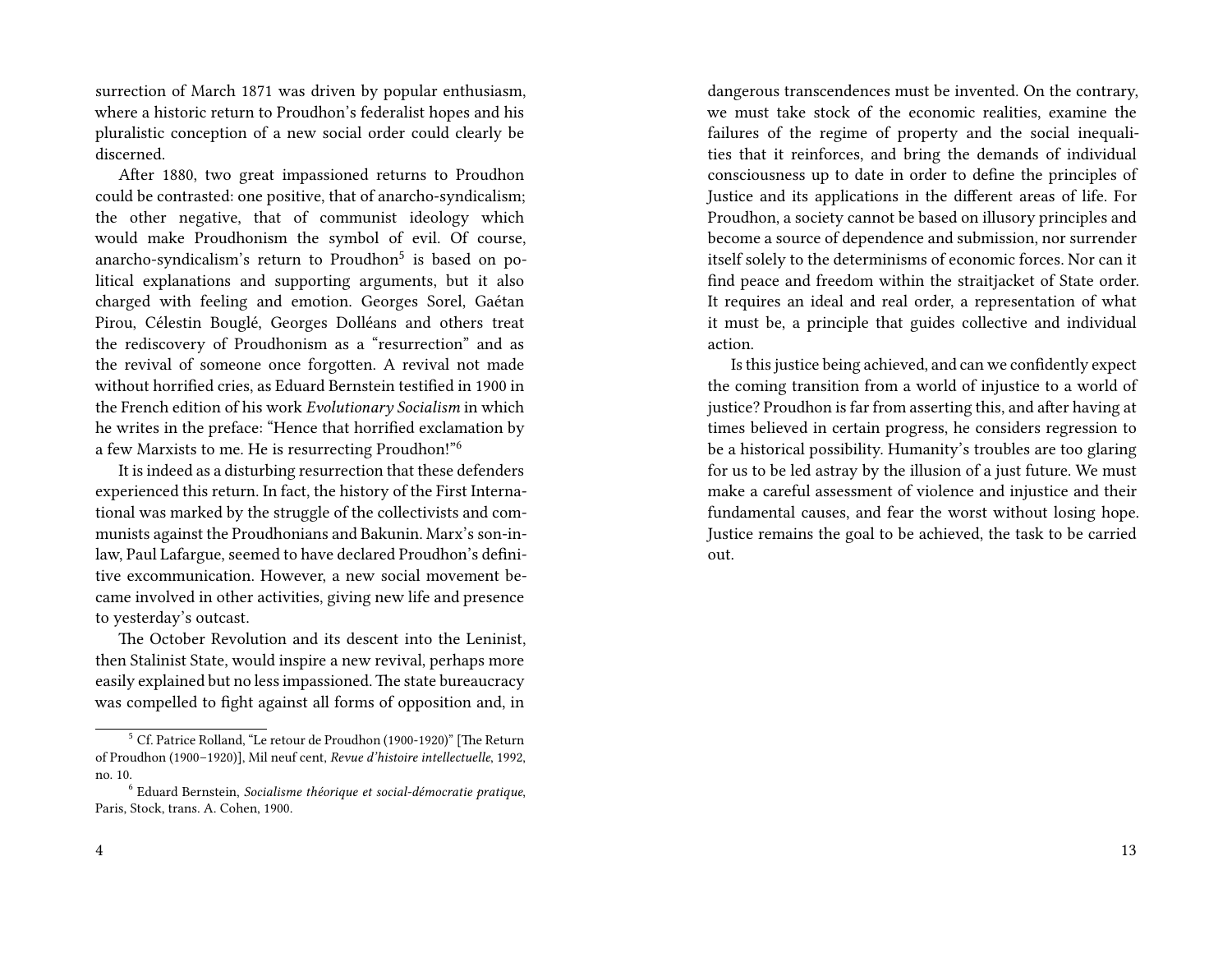projects – federalism and the theory of justice – emphasising the link between political sensibility and these projects.

It may be said that the movement now inspiring a reevaluation of European federalism, in endlessly discussed forms, is based on one fear and one hope: the fear of seeing the continuation of conflicts that have caused bloodshed in European nations, and the hope of building a new community with greater economic and political cohesion. Keeping just to these aspects, it can be noted that they reproduce a collection of attitudes that also underlay the Proudhonian federalist project. In the 1860s, he saw federalism as a socio-political system capable of breaking the despotic and warlike dynamics of the great States, a transnational regime making a return to military confrontations impossible. Similarly, provided that federalism were conceived as an economic and social regime and not only as an inter-state arrangement, it must completely reorganise socio-economic balances and exchanges, while also transforming all the old structures. This hope is not absent from current expectations, which of course does not mean that the true Proudhonian project is now being implemented; on this point, there is a large gap between hope and reality.

It is no less remarkable that a broad reflection on the theme of Justice is being developed today, which of course seeks different means and ends from Proudhon's.<sup>10</sup> An intuition that motivates current research accords with Proudhon's theory that the free play of economic forces and social contradictions is not a viable long-term response and will only satisfy the governing and possessing classes. As he repeats in *Justice in the Revolution and in the Church*, the collapse of transcendent beliefs and the system of inequality that they legitimise runs the risk of surrendering humanity to its troubles, to economic, social and political violence. This does not imply that new,

particular, against an anarchism that would contrast its revolutionary promises with the realities of a despotic State. Proudhon thus assumed the diabolical figure of the triumphant revolution's worst enemy. Of all the returns to Proudhon, this is perhaps the most understandable and politically logical: as the Bolshevik Party tightened its grip on behaviour and expression, he who denounced the State and political bureaucracy logically became the iconic enemy and a symbol of dangerous resistance. We can follow the extreme contradictions in Lenin's work with regard to the Proudhonian spirit: in 1902, in *What Is to Be Done?* , advocating the centralised party and bringing professional revolutionaries together in perfect unity, he firmly rejected the Proudhonian and anarchist tendency, but in 1917, the analyses in *The State and Revolution* struck anti-state tones that Proudhon would not have rejected. It was after seizing power that Proudhonism became a threat and a voice to be stifled.

The collapse of the communist regimes and their legitimising rhetoric marked a calming of these condemnations and abuses. If one can speak of a new return to Proudhon, it is certainly in a calmer, less sectarian climate, more conducive to a better assessment of his place in history and of the meaning of his work. However, after the great revivals that we have just briefly recalled, this complex work continues to occupy a contested place among the great predecessors. We must assume that this turbulent and unfinished history of admiration and condemnation, support and excommunication, is not accidental, and that there are relatively discernible reasons for it, even if these reasons may be intersecting and contradictory, which is no surprise in matters of political affiliation.

We can hypothesise that the extreme reactions towards Proudhon's work in the past, and in a lesser vein still today, are due to strong, non-accidental reasons. It seems that the critique of the three alienations of property, the State and religion touches on three fundamental questions of the social order, and that these questions, whatever changes they may

 $10$  We allude to the rebirth of the debate marked by John Rawls' work, *Theory of Justice*, 1971.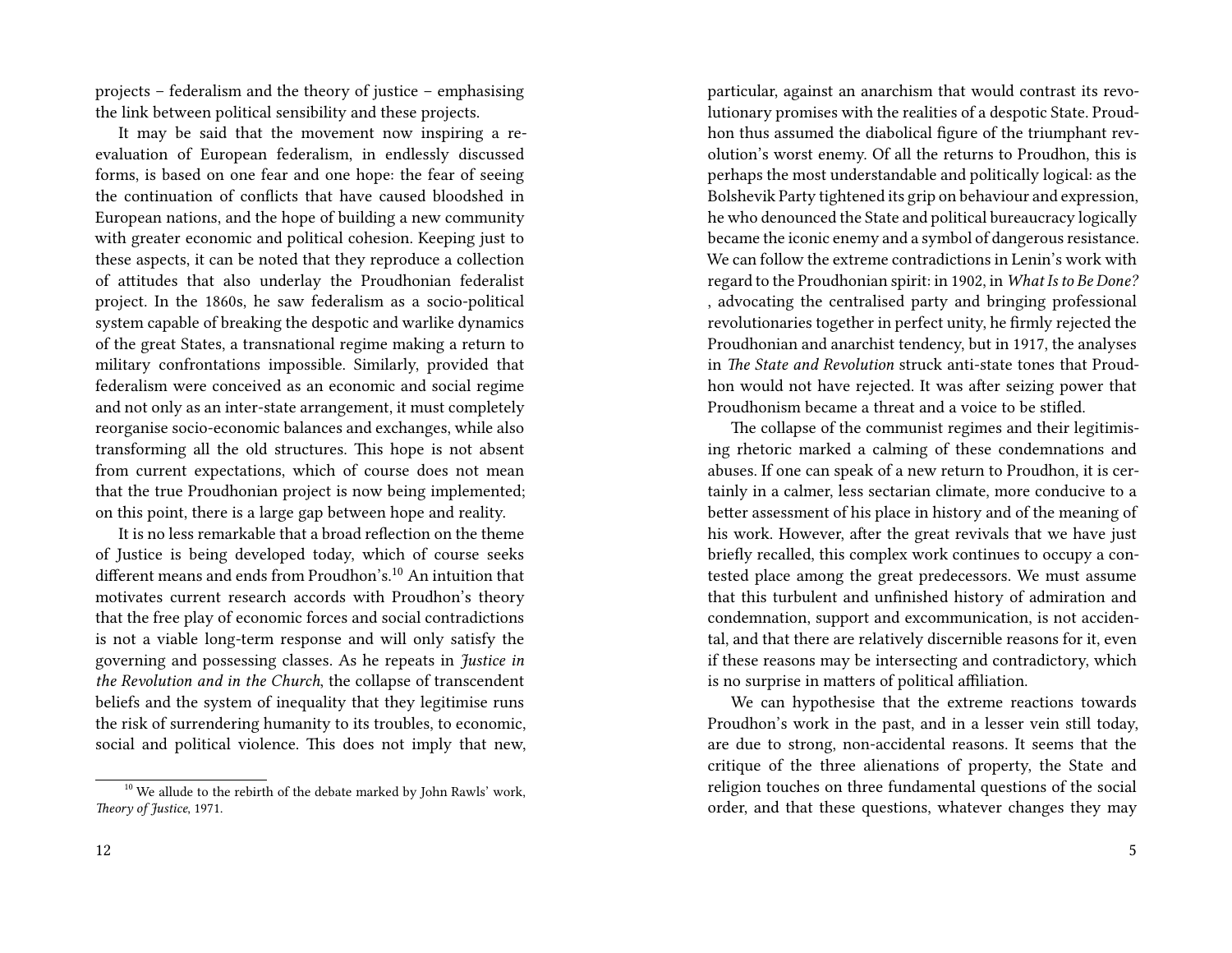have undergone over more than a century, remain open, provoking explicit and implicit stances and reactions. Moreover, while the conditions have changed, the basic emotional reactions towards these three foundations of the social order have a degree of historical continuity, and it is perhaps in this regard that Proudhonian discourse most directly addresses ongoing attitudes. Finally, Proudhon's specific answers, his refusal to believe in simple and inevitable solutions, his very ambiguities, between optimism and clear-headedness, seem to us to be in tune with current emotional contradictions.

The critique of property is Proudhon's first theme, and despite the different versions, a constant theme. Critique of the principle of property and refutation of theories defending it in *What Is Property?* (1840), analysis of the contradictions generated by the regime of property in *The System of Economic Contradictions* (1846), attempts to solve the problem in *The Federative Principle* (1846) and *Theory of Property* (posthumous) – the denunciation of the appropriation of capital is a constant critical theme.

This obsession may seem outdated today. Such critiques are said to belong to a bygone era of capitalist development. How can these condemnations be given credence when communism has proven to fail and socialism is exploring various capital management models? However, things are far from being so obvious, and although social suffering linked to the possession and deprivation of property has changed in form and place, it is still no less acute throughout the world than in the 1850s. The occurrence of appropriation remains a focal point for satisfaction and dissatisfaction, enjoyment and envy, attraction and revulsion. Statistics and surveys can measure inequality and inequality, the closing or widening of income gaps, but they cannot accurately reflect all of the ever-present desires and irritations surrounding the nagging issue of property.

But is it not this irritation and fundamental dissatisfaction that Proudhon expresses? It has often been rightly noted that

This ambiguity is one of the pillars of Proudhon's analysis of religion. Proudhon highlights, as it is repeated today, that the philosophies of transcendence gave all individual and collective practices shared meanings, a unity that is psychologically reassuring and socially effective. In doing so, as he likes to recount, every religion created a certain social bond among its followers; it "bound" individuals together by creating a shared imagination. But his argument also leads to showing that this community that linked individuals together came at the cost of subjecting people to a principle that was external to them, an alienation that destroyed their autonomy. The purpose of his great book, *Justice in the Revolution and in the Church*, is to set forth all the consequences of this heteronomy, this submission to a transcendent principle, in all aspects: economic, political, moral. Religion is therefore both respectable and redoubtable, worthy of respect and even worthier of being fought against. It is understandable that because of this critical aspect, Proudhon's work remains irritating or despicable in the eyes of devotees of all persuasions.

But once again, the Proudhonian critique does not lead to nihilism. The goal of this denunciation is not to commit to the destruction of beliefs, and in this respect there is great distance, for example, between Proudhon and Stirner, as the latter indeed noticed. As the title suggests, Proudhon's goal is twofold: of course, the dangers of doctrines of transcendence must be denounced, but more importantly, this critique is the starting point for a search for a positive theory of justice. Once again, the Proudhonian sensibility in no way leads to resignation, but to seeking solutions to the different contradictions that are the very substance of life.

If there is therefore a clear affinity between major forms of today's shared sensibility and Proudhon's analyses, it will not be surprising to note that some proposals made over a century ago resonate strongly today. Let us mention here, without intending to develop them further, two great Proudhonian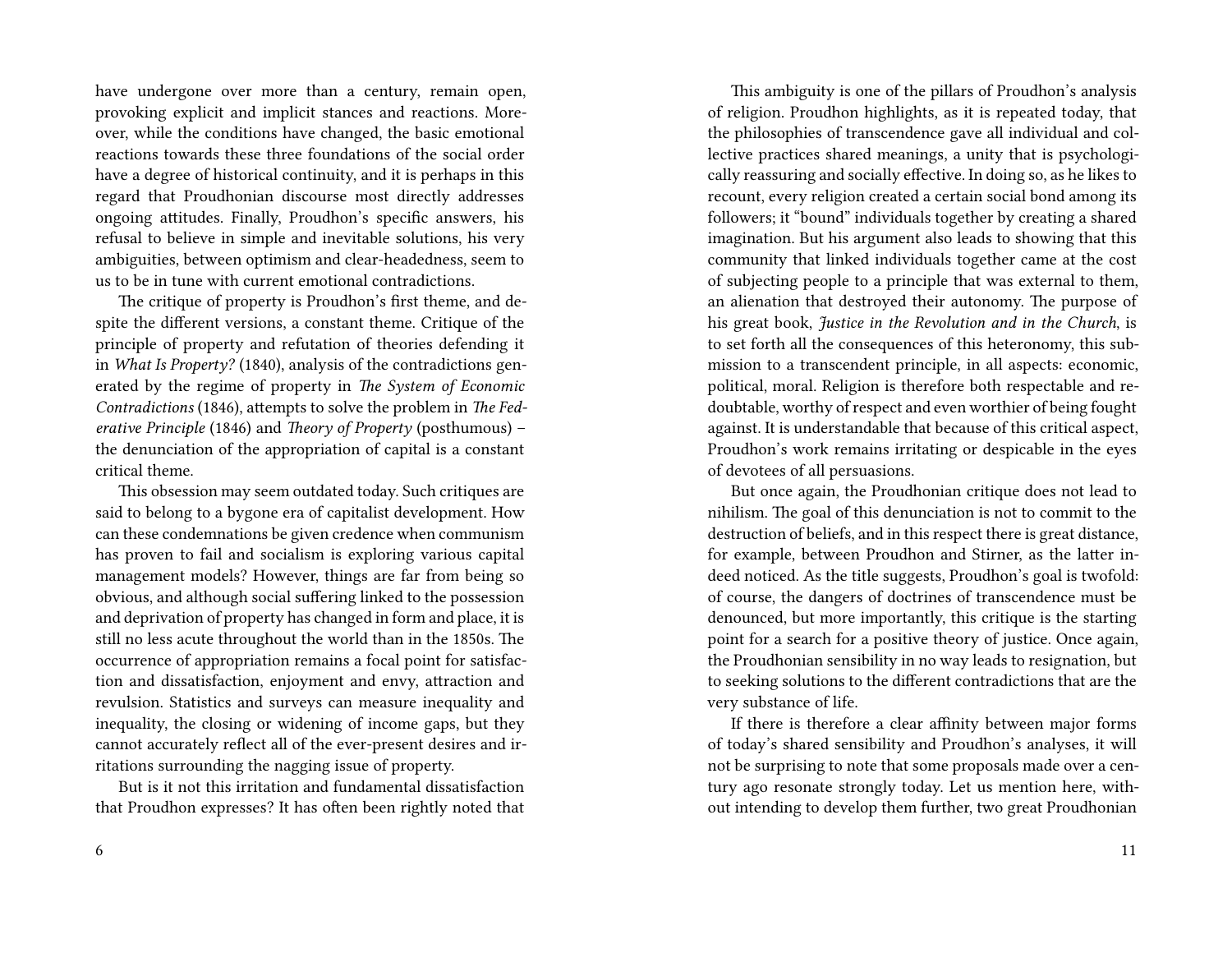There is thus a permanent emotional ambiguity with regard to State power, which varies according to social groups and the various interests, but which permeates the whole of civil society.

It is regrettable that Proudhon did not maintain his radical denunciation of the State and believed that he had to seek a balance, a dialectic, between the principle of authority and the principle of liberty.<sup>9</sup> But it is precisely one of Proudhon's essential peculiarities to radically denounce state appropriation and then to seek realistic solutions to the dilemma. Here, too, his critique leads neither to resignation nor to nihilism: according to *The Federative Principle*, the dialectic between authority and liberty cannot be avoided, and everyone must face up to its specific consequences. Are these appeals not largely in tune with a certain contemporary sensibility?

Proudhon's third denunciation, of religion, may have seemed in the eyes of many rationalist or scientifically minded people to be a somewhat outdated polemic. In 1865, Marx recognised Proudhon's book *Justice in the Revolution and in the Church* as a useful work, but only because of the rather backward mindset, in his view, of the French workers. For him, since religious beliefs were linked to archaic, feudal structures, the development of capitalism had the side effect of dispelling these outdated illusions.

The robust upholding and evolution of religions throughout the world and the resurgence of aggressive fundamentalisms and sects of a religious nature have led, conversely, to reconsidering religious facts from another perspective. Today there is a strong tendency to link two attitudes that are difficult to reconcile: one consists in recognising all meanings (political, social, artistic) of religious facts, while the other highlights the risks (war, hatred, terrorism).

the rebellious cry ("Property is theft!") was not as original as one may think and that it had been expressed in different terms well before 1840. It should undoubtedly be compared with Jean-Jacques Rousseau's *Discourse on the Origin of Inequality* (1755), which shares its vigour and acerbic outrage. We can even see a new formulation of religious indignation against the injustice of the earthly city – Pope Leo the Great had said, before many Church fathers: "Usury of money is the death of the soul". But the old and rather archaic nature of this cry in no way weakens its emotional power. What Proudhon expresses in these few words, which he would then constantly theorise, is that through the property relationship, a particular social relation is called into question and that, as Jean-Jacques Rousseau had already expressed, the social relationship necessarily became a relationship of force. Can this relationship of force be overcome, or must we come up with economic, political and ideological compromises? This question would constantly be revisited over the twenty-five years of thought between the *First Memoir* and *The Political Capacity of the Working Classes*.

Proudhon's originality in the social movement of the mid-19th century on this point is to increase outrage against property without, however, providing a simple solution to it. While liberals and conservatives see appropriation either as an incidental or wholly beneficial phenomenon, and the communists see it as a temporary evil that a revolution can erase, Proudhon maintains that it is socially illegitimate, a source of destructive contradictions, but nevertheless that there is no eschatological solution to this torment. He fights against liberals who hide the violence and suffering linked to property, but he also fights against the supporters of "community", $\frac{7}{7}$  whose dangerous illusions he condemns. He even defends Roman possession and glorifies peasants' physical ties to the land, which they cultivate better and with greater enjoyment when they own it.

<sup>9</sup> Proudhon, *Du Principe fédératif de la nécessité de reconstituer le parti de la révolution* (1863).

<sup>7</sup> Proudhon, *Système des contradictions économiques* (1846), ch. XII.